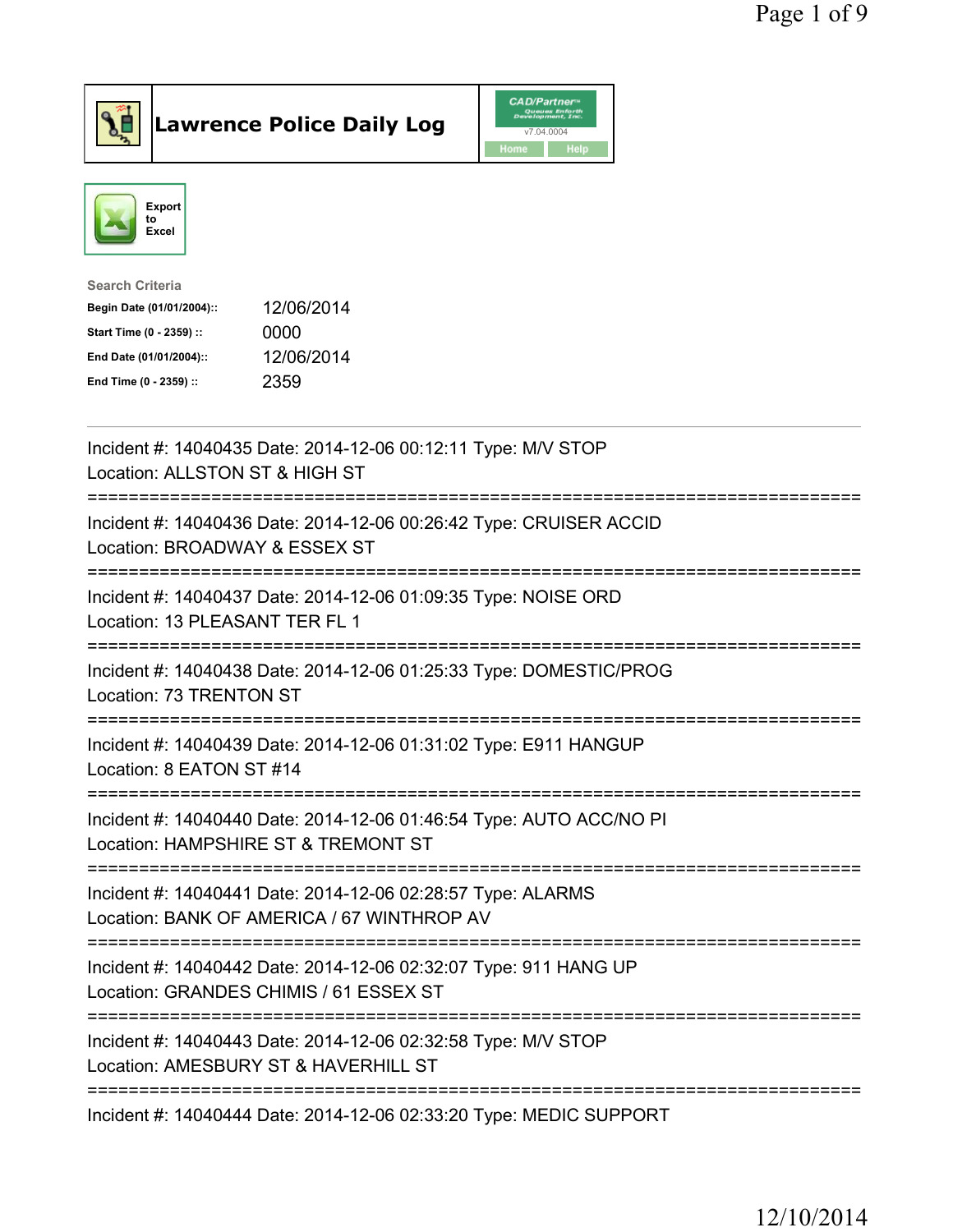Location: 103 SUMMER ST =========================================================================== Incident #: 14040445 Date: 2014-12-06 02:41:09 Type: SUS PERS/MV Location: YMCA / 40 LAWRENCE ST =========================================================================== Incident #: 14040447 Date: 2014-12-06 02:46:23 Type: M/V STOP Location: APPLETON ST & METHUEN ST =========================================================================== Incident #: 14040446 Date: 2014-12-06 02:46:33 Type: AUTO ACC/NO PI Location: E HAVERHILL ST & PROSPECT ST =========================================================================== Incident #: 14040448 Date: 2014-12-06 02:51:33 Type: NOISE ORD Location: 73 HAVERHILL ST FL 3 =========================================================================== Incident #: 14040449 Date: 2014-12-06 02:53:34 Type: M/V STOP Location: AMESBURY ST & METHUEN ST =========================================================================== Incident #: 14040450 Date: 2014-12-06 02:58:30 Type: M/V STOP Location: AMESBURY ST & COMMON ST =========================================================================== Incident #: 14040452 Date: 2014-12-06 03:02:10 Type: NOISE ORD Location: 158 WATER ST FL 2 OR 3 =========================================================================== Incident #: 14040451 Date: 2014-12-06 03:02:16 Type: DISTURBANCE Location: BIG N' BEEFY / 415 BROADWAY =========================================================================== Incident #: 14040453 Date: 2014-12-06 03:05:01 Type: M/V STOP Location: FERRY ST & MANN ST =========================================================================== Incident #: 14040454 Date: 2014-12-06 03:07:36 Type: AUTO ACC/PI Location: COMMONWEALTH HONDA / 1 COMMONWEALTH DR =========================================================================== Incident #: 14040455 Date: 2014-12-06 03:11:01 Type: M/V STOP Location: AMESBURY ST & LAWRENCE ST =========================================================================== Incident #: 14040456 Date: 2014-12-06 03:15:07 Type: M/V STOP Location: LENOX ST & S BROADWAY =========================================================================== Incident #: 14040457 Date: 2014-12-06 03:25:08 Type: NOISE ORD Location: 317 S BROADWAY #1 =========================================================================== Incident #: 14040458 Date: 2014-12-06 03:39:07 Type: SHOTS FIRED Location: 54 HOWARD ST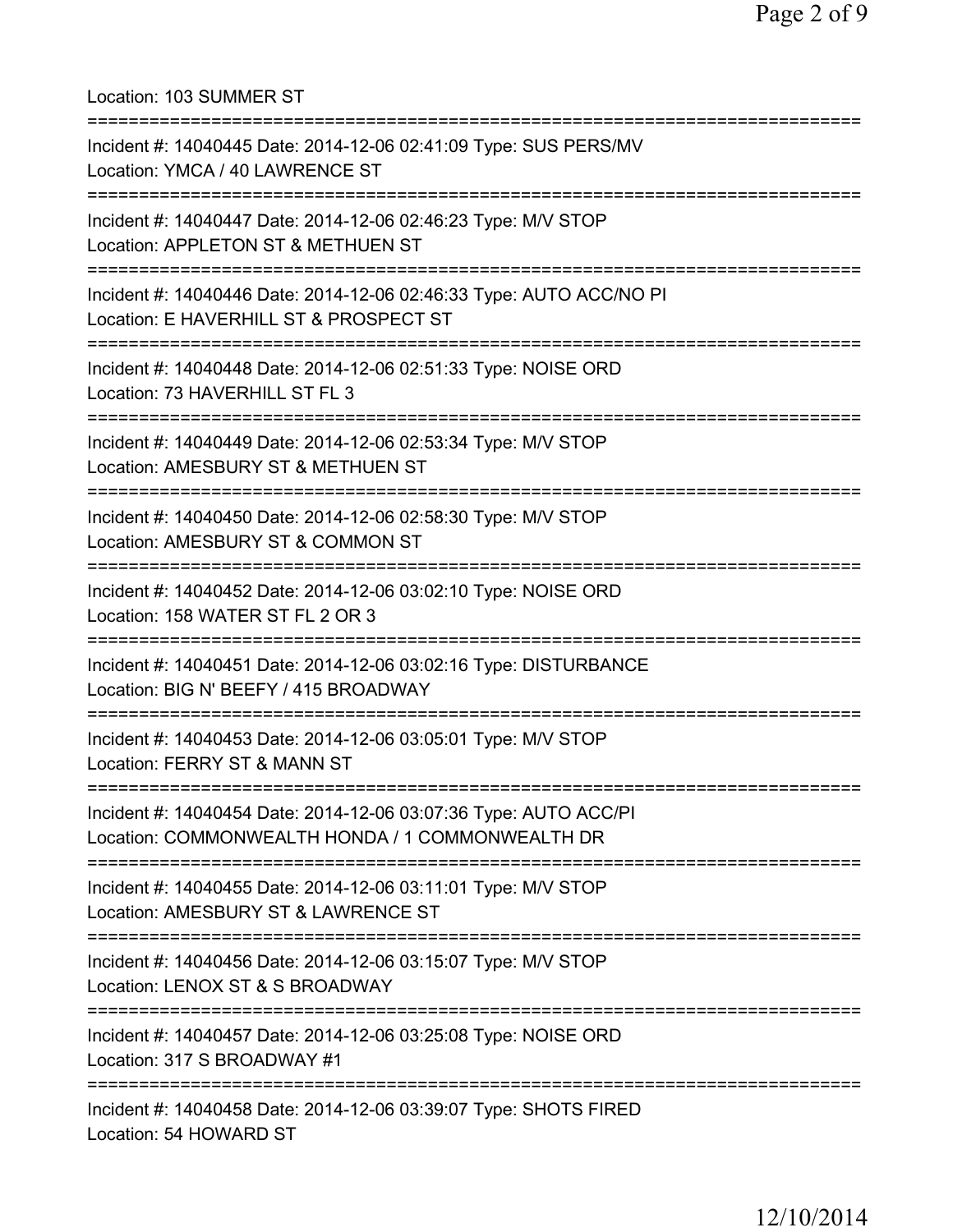| Incident #: 14040459 Date: 2014-12-06 03:55:34 Type: AUTO ACC/NO PI<br>Location: 17 HOLT ST<br>==============      |
|--------------------------------------------------------------------------------------------------------------------|
| Incident #: 14040460 Date: 2014-12-06 03:59:09 Type: DISTURBANCE<br>Location: 31 BROOK ST                          |
| Incident #: 14040461 Date: 2014-12-06 04:30:47 Type: DISTURBANCE<br>Location: 90 LOWELL ST                         |
| Incident #: 14040462 Date: 2014-12-06 04:47:32 Type: DISTURBANCE<br>Location: 20 DEBBIE LN                         |
| Incident #: 14040463 Date: 2014-12-06 05:10:42 Type: LARCENY/PAST<br>Location: 185 PARK ST                         |
| Incident #: 14040464 Date: 2014-12-06 05:13:01 Type: NOTIFICATION<br>Location: 67 SAUNDERS ST                      |
| Incident #: 14040465 Date: 2014-12-06 06:39:24 Type: ALARM/HOLD<br>Location: WAVE GAS CO. / 325 WINTHROP AV        |
| Incident #: 14040466 Date: 2014-12-06 07:35:28 Type: ALARMS<br>Location: IGLESIA BATISTA BIBLICA / 3 GREEN ST      |
| Incident #: 14040467 Date: 2014-12-06 07:40:44 Type: KEEP PEACE<br>Location: 47 S BOWDOIN ST                       |
| Incident #: 14040468 Date: 2014-12-06 07:44:44 Type: KEEP PEACE<br>Location: 55 SPRINGFIELD ST                     |
| Incident #: 14040469 Date: 2014-12-06 07:59:31 Type: ALARMS<br>Location: OLIVER SCHOOL / 183 HAVERHILL ST          |
| Incident #: 14040470 Date: 2014-12-06 08:00:40 Type: ALARMS<br>Location: PORTUGUESE A SALAZAR CLUB / 2 SARATOGA ST |
| Incident #: 14040472 Date: 2014-12-06 08:23:35 Type: E911 HANGUP<br>Location: 61 WALNUT ST                         |
| Incident #: 14040471 Date: 2014-12-06 08:24:14 Type: SPECIAL CHECK<br>Location: RICHDALE / 53 S BROADWAY           |
|                                                                                                                    |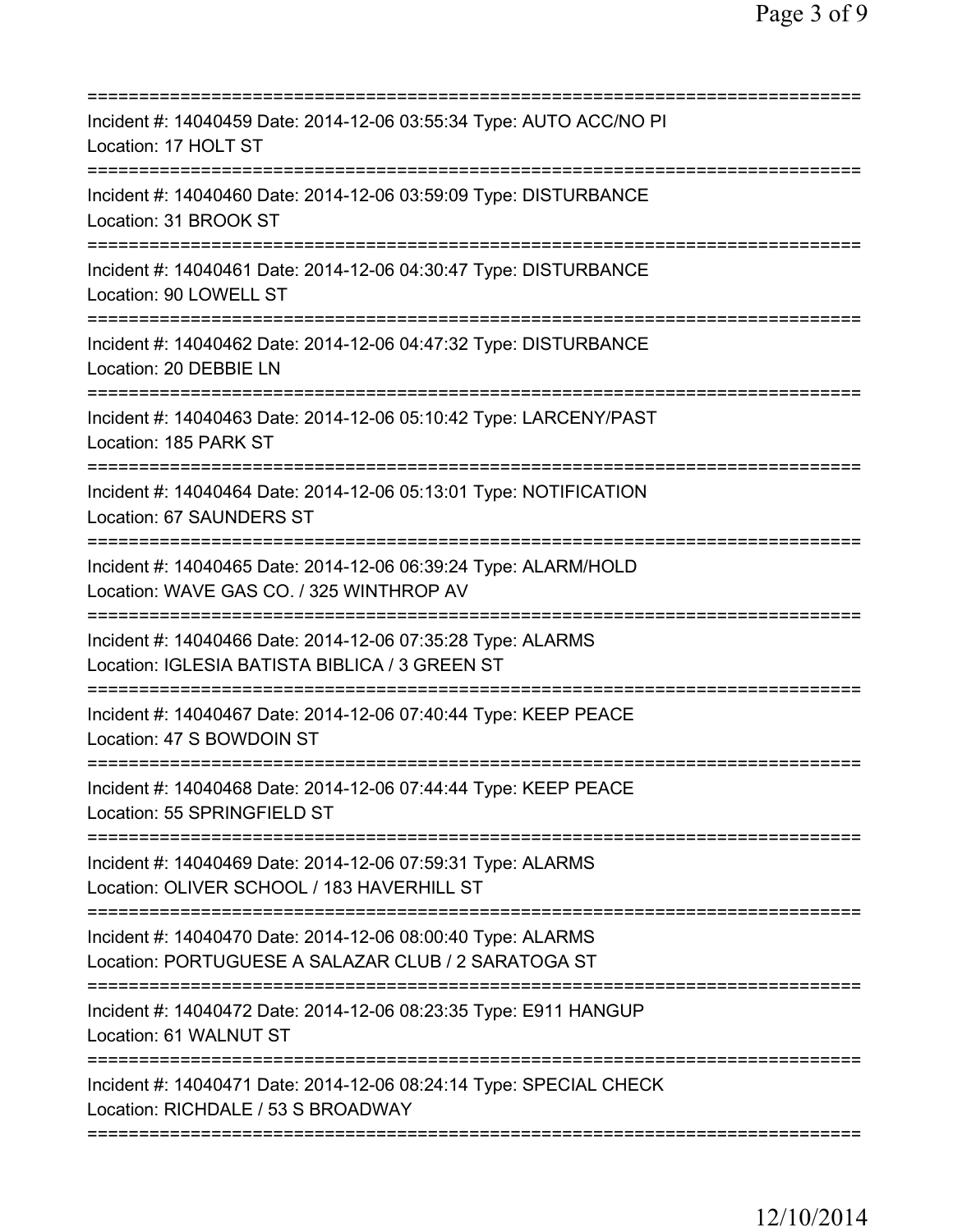| Incident #: 14040473 Date: 2014-12-06 08:28:30 Type: M/V STOP<br>Location: HANCOCK ST & MASON ST                                              |
|-----------------------------------------------------------------------------------------------------------------------------------------------|
| Incident #: 14040474 Date: 2014-12-06 08:29:19 Type: NOTIFICATION<br>Location: 88 PHILLIPS ST                                                 |
| Incident #: 14040475 Date: 2014-12-06 08:36:31 Type: AUTO ACC/NO PI<br>Location: DUNKIN DONUTS / 226 WINTHROP AV                              |
| Incident #: 14040476 Date: 2014-12-06 08:52:21 Type: ALARMS<br>Location: KINGDOM HALL / 35 FERRY ST                                           |
| Incident #: 14040477 Date: 2014-12-06 09:06:53 Type: ALARM/BURG<br>Location: ISBEL BEAUTY / 78 BENNINGTON ST<br>============================= |
| Incident #: 14040478 Date: 2014-12-06 09:15:15 Type: DISTURBANCE<br>Location: 184 SARATOGA ST<br>================================             |
| Incident #: 14040479 Date: 2014-12-06 10:00:42 Type: ALARM/BURG<br>Location: 71 DUCKETT AV                                                    |
| Incident #: 14040480 Date: 2014-12-06 10:14:37 Type: SHOPLIFTING<br>Location: DEMOULAS MARKET / 700 ESSEX ST                                  |
| Incident #: 14040481 Date: 2014-12-06 10:26:54 Type: TOW/REPOSSED<br>Location: 237 ERVING AV                                                  |
| Incident #: 14040482 Date: 2014-12-06 10:30:49 Type: AUTO ACC/NO PI<br>Location: HAVERHILL ST & MARGIN ST                                     |
| Incident #: 14040483 Date: 2014-12-06 11:39:46 Type: ALARM/BURG<br>Location: EL CESAR RESTURANT / 99 ESSEX ST                                 |
| Incident #: 14040484 Date: 2014-12-06 11:56:18 Type: LIC PLATE STO<br>Location: 27 BOXFORD ST FL 1                                            |
| Incident #: 14040485 Date: 2014-12-06 11:56:47 Type: CK WELL BEING<br>Location: 19 HUDSON AV FL 1ST                                           |
| ========================<br>===============<br>Incident #: 14040486 Date: 2014-12-06 12:01:26 Type: E911 HANGUP<br>Location: 15 NELSON ST #1  |
| Incident #: 14040487 Date: 2014-12-06 12:01:28 Type: M/V STOP                                                                                 |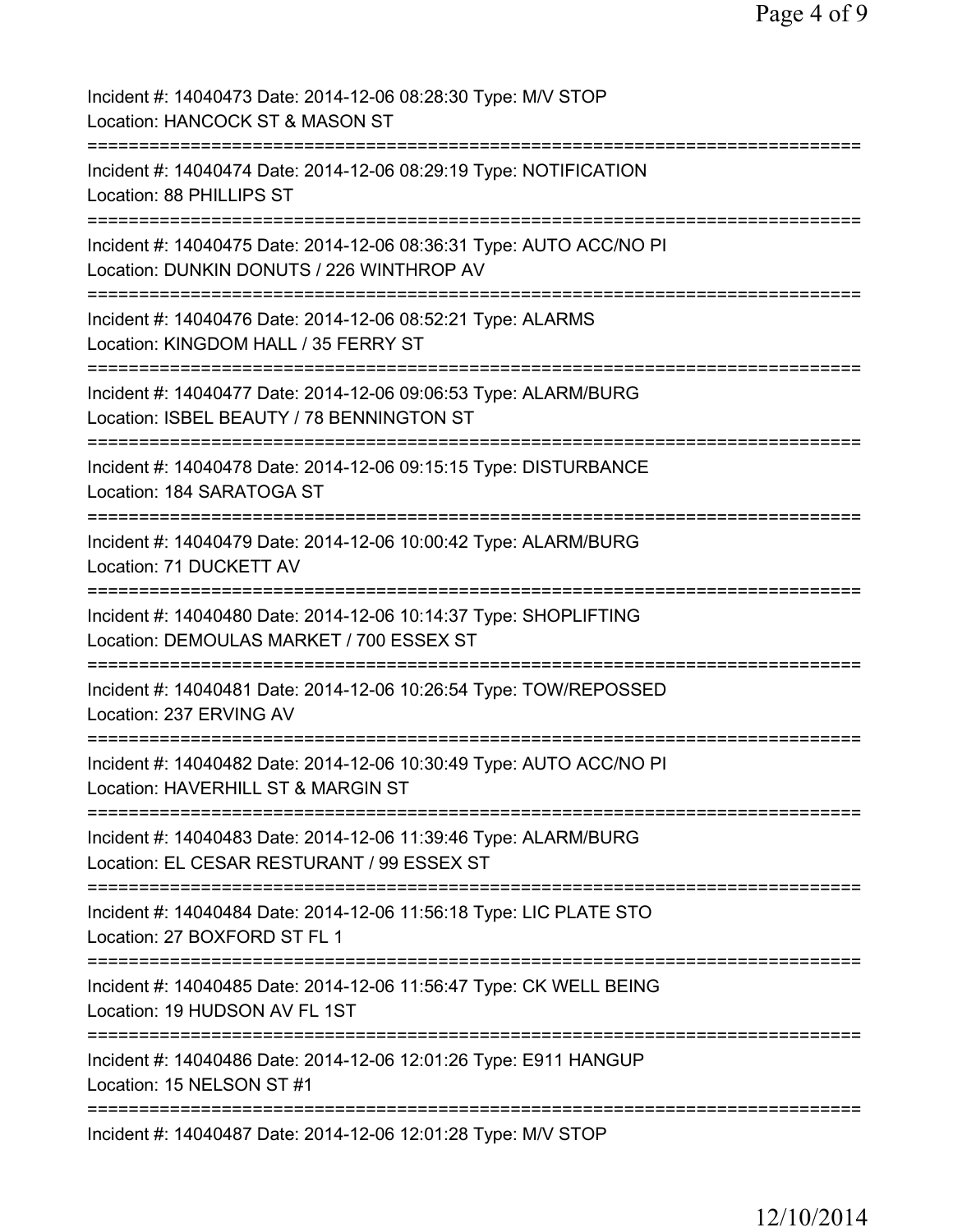| Location: HAVERHILL ST & NEWBURY ST                                                                                                                                |
|--------------------------------------------------------------------------------------------------------------------------------------------------------------------|
| Incident #: 14040488 Date: 2014-12-06 12:14:39 Type: ALARM/BURG<br>Location: 335 WATER ST                                                                          |
| Incident #: 14040489 Date: 2014-12-06 12:25:47 Type: ALARM/BURG<br>Location: 68 MIDDLEBURY ST                                                                      |
| Incident #: 14040490 Date: 2014-12-06 12:37:22 Type: KEEP PEACE<br>Location: 37 FERN ST                                                                            |
| Incident #: 14040491 Date: 2014-12-06 12:43:57 Type: MV/BLOCKING<br>Location: 38 BERKELEY ST                                                                       |
| ==============================<br>Incident #: 14040493 Date: 2014-12-06 13:00:32 Type: STOL/MV/PAS<br>Location: 59 FRANKLIN ST                                     |
| ================================<br>Incident #: 14040492 Date: 2014-12-06 13:01:20 Type: DISTURBANCE<br>Location: 18 WINTHROP AV #1<br>:========================== |
| Incident #: 14040494 Date: 2014-12-06 13:02:28 Type: DOMESTIC/PROG<br>Location: 381 CHESTNUT ST #100                                                               |
| Incident #: 14040495 Date: 2014-12-06 13:19:42 Type: KEEP PEACE<br>Location: 37 FERN ST                                                                            |
| Incident #: 14040496 Date: 2014-12-06 13:41:14 Type: M/V STOP<br>Location: HAMPSHIRE ST & LOWELL ST                                                                |
| Incident #: 14040497 Date: 2014-12-06 14:04:31 Type: DRUG OVERDOSE<br>Location: 206 OSGOOD ST FL 1ST                                                               |
| Incident #: 14040498 Date: 2014-12-06 14:13:01 Type: DOMESTIC/PROG<br>Location: 54 ESSEX ST #8                                                                     |
| Incident #: 14040499 Date: 2014-12-06 14:20:00 Type: LIC PLATE STO<br>Location: 78 FARNHAM ST                                                                      |
| Incident #: 14040500 Date: 2014-12-06 14:31:54 Type: MEDIC SUPPORT<br>Location: 27 SUMMIT AV #4                                                                    |
| Incident #: 14040501 Date: 2014-12-06 14:48:17 Type: GENERAL SERV<br>Location: 25 MARSTON ST #208                                                                  |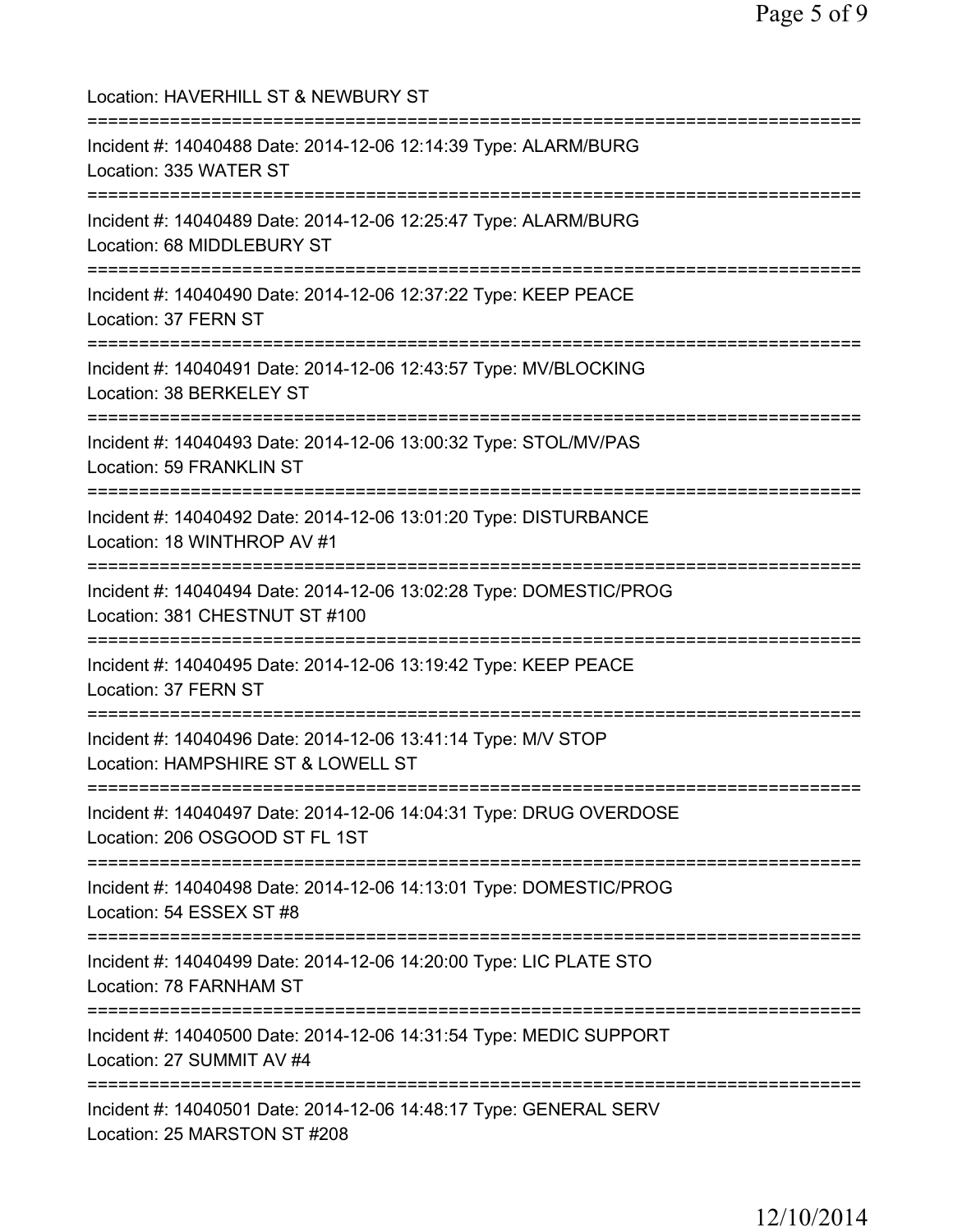| Incident #: 14040506 Date: 2014-12-06 14:52:50 Type: MAL DAMAGE<br>Location: AMESBURY ST & COMMON ST<br>=============================== |
|-----------------------------------------------------------------------------------------------------------------------------------------|
| Incident #: 14040502 Date: 2014-12-06 14:53:56 Type: DRUG VIO<br>Location: 89 ARLINGTON ST<br>======================                    |
| Incident #: 14040503 Date: 2014-12-06 14:57:08 Type: E911 HANGUP<br>Location: 18 WINTHROP AV FL 1                                       |
| Incident #: 14040504 Date: 2014-12-06 15:09:23 Type: AUTO ACC/NO PI<br>Location: ABBOTT ST & PARKER ST                                  |
| Incident #: 14040505 Date: 2014-12-06 15:13:21 Type: MEDIC SUPPORT<br>Location: 351 ESSEX ST FL 5TH                                     |
| Incident #: 14040507 Date: 2014-12-06 15:28:04 Type: M/V STOP<br>Location: LAWRENCE ST & MYRTLE ST                                      |
| Incident #: 14040508 Date: 2014-12-06 15:51:59 Type: DOMESTIC/PAST<br>Location: ST MARY-IMMACULATE CONCEPTION / 300 HAVERHILL ST        |
| Incident #: 14040509 Date: 2014-12-06 16:10:34 Type: NOISE ORD<br>Location: 2 MUSEUM SQ #603                                            |
| Incident #: 14040510 Date: 2014-12-06 16:26:22 Type: KEEP PEACE<br>Location: 391 CHESTNUT ST #144                                       |
| Incident #: 14040511 Date: 2014-12-06 17:17:36 Type: M/V STOP<br>Location: JACKSON ST & OAK ST                                          |
| Incident #: 14040512 Date: 2014-12-06 17:37:31 Type: M/V STOP<br>Location: 350 HAVERHILL ST                                             |
| Incident #: 14040513 Date: 2014-12-06 17:39:52 Type: INVEST CONT<br>Location: 26 MEDFORD ST<br>------------------------------------     |
| Incident #: 14040514 Date: 2014-12-06 17:45:28 Type: M/V STOP<br>Location: BROADWAY & LOWELL ST                                         |
| Incident #: 14040515 Date: 2014-12-06 17:53:54 Type: M/V STOP<br>Location: BODWELL ST & MARGIN ST                                       |
|                                                                                                                                         |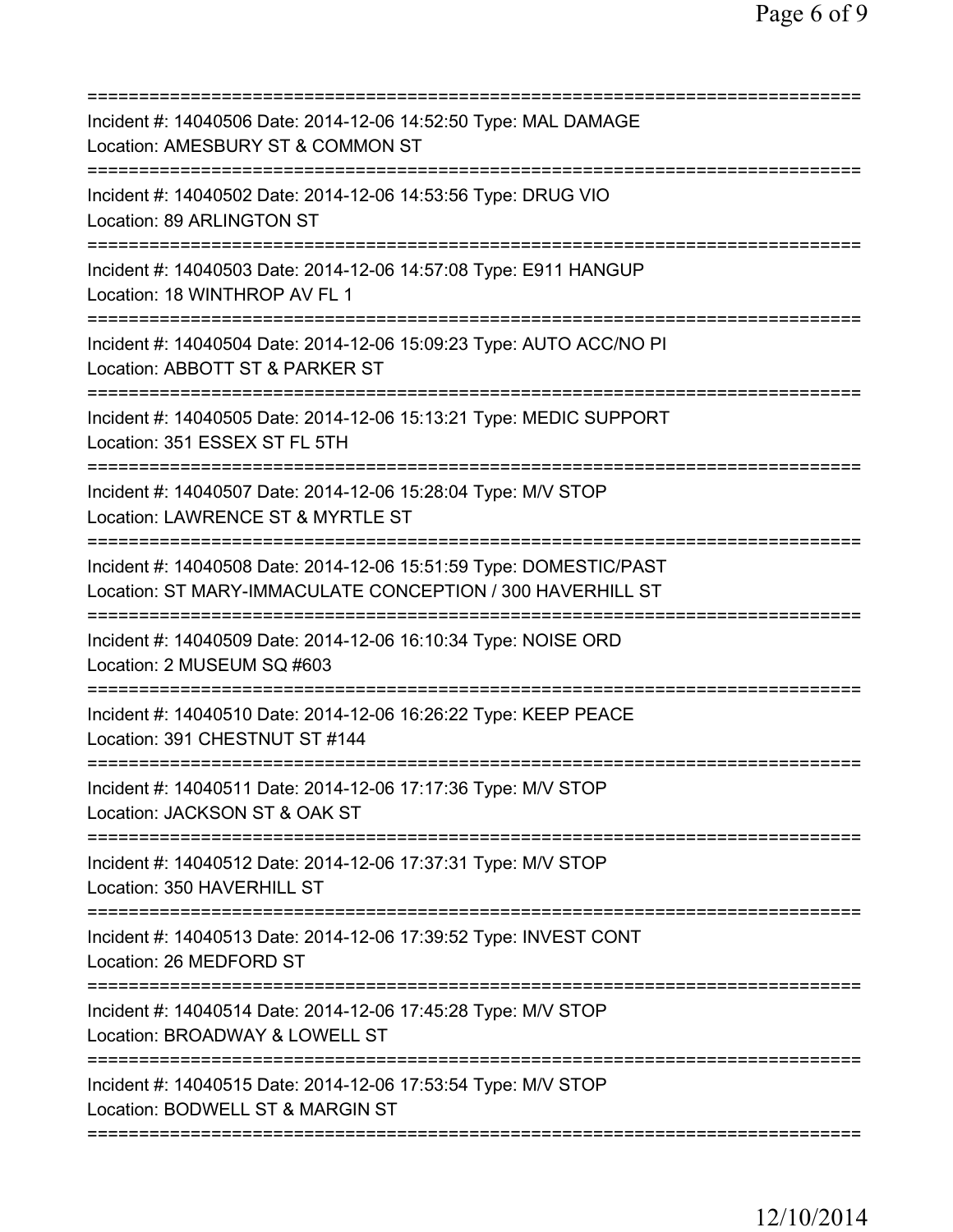| Incident #: 14040516 Date: 2014-12-06 18:01:48 Type: M/V STOP<br>Location: 198 BRUCE ST                             |
|---------------------------------------------------------------------------------------------------------------------|
| Incident #: 14040517 Date: 2014-12-06 18:08:41 Type: M/V STOP<br>Location: BROOK ST & UNION ST                      |
| Incident #: 14040518 Date: 2014-12-06 18:09:32 Type: DOMESTIC/PROG<br>Location: CALIFORNIA NIGHTCLUB / 505 BROADWAY |
| Incident #: 14040519 Date: 2014-12-06 18:45:08 Type: M/V STOP<br>Location: BROADWAY & MANCHESTER ST                 |
| Incident #: 14040520 Date: 2014-12-06 18:47:37 Type: NOISE ORD<br>Location: 42 STORROW ST                           |
| Incident #: 14040521 Date: 2014-12-06 18:48:57 Type: M/V STOP<br>Location: BROADWAY AV & WASHINGTON ST              |
| Incident #: 14040522 Date: 2014-12-06 19:00:23 Type: M/V STOP<br>Location: BROADWAY & CROSS ST                      |
| Incident #: 14040523 Date: 2014-12-06 19:03:43 Type: M/V STOP<br>Location: BROADWAY & TREMONT ST                    |
| Incident #: 14040524 Date: 2014-12-06 19:11:10 Type: M/V STOP<br>Location: ALLSTON ST & HIGH ST                     |
| Incident #: 14040525 Date: 2014-12-06 19:13:05 Type: AUTO ACC/NO PI<br>Location: 3 N PARISH RD                      |
| Incident #: 14040526 Date: 2014-12-06 19:38:50 Type: M/V STOP<br>Location: GRAFTON ST & WINTHROP AV                 |
| Incident #: 14040527 Date: 2014-12-06 19:41:10 Type: M/V STOP<br>Location: HAVERHILL ST & LAWRENCE ST               |
| Incident #: 14040528 Date: 2014-12-06 19:49:01 Type: M/V STOP<br>Location: FRONT ST & S BROADWAY                    |
| Incident #: 14040529 Date: 2014-12-06 19:54:03 Type: M/V STOP<br>Location: 360 BROADWAY                             |
| Incident #: 14040530 Date: 2014-12-06 20:01:32 Type: DOMESTIC/PROG                                                  |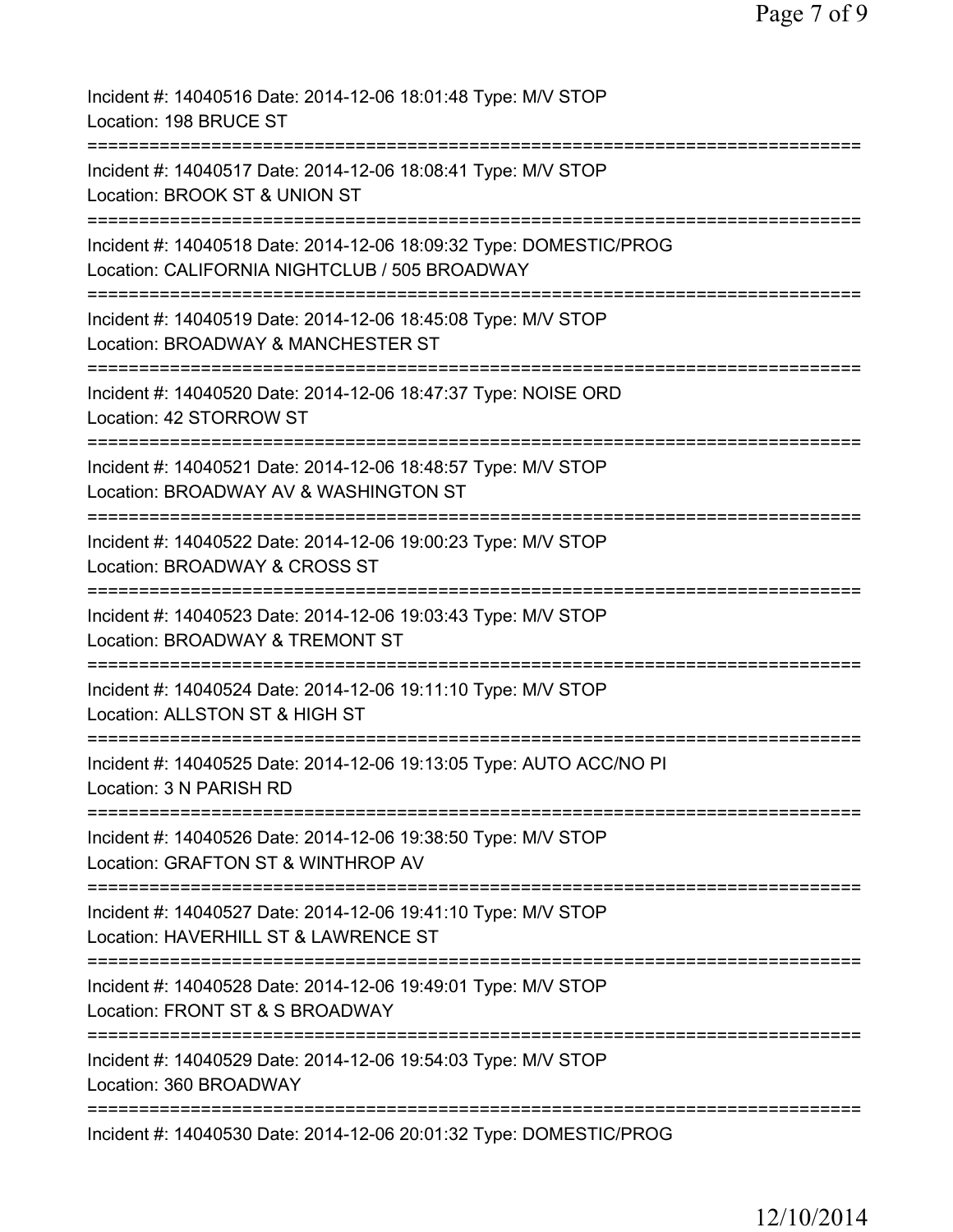| Location: 303 HAMPSHIRE ST                                                                                                                            |
|-------------------------------------------------------------------------------------------------------------------------------------------------------|
| Incident #: 14040531 Date: 2014-12-06 20:39:01 Type: HIT & RUN M/V<br>Location: 161 BERKELEY ST<br>===============================                    |
| Incident #: 14040532 Date: 2014-12-06 20:47:59 Type: M/V STOP<br>Location: AMESBURY ST & HAVERHILL ST<br>===================================          |
| Incident #: 14040533 Date: 2014-12-06 20:58:56 Type: MV/BLOCKING<br>Location: 176 WEST ST                                                             |
| ;==============================<br>Incident #: 14040534 Date: 2014-12-06 21:35:41 Type: ALARM/BURG<br>Location: FERNANDEZ BEAUTY SALON / 402 BROADWAY |
| Incident #: 14040536 Date: 2014-12-06 21:59:43 Type: M/V STOP<br>Location: JORDAN ST & WATER ST                                                       |
| Incident #: 14040535 Date: 2014-12-06 21:59:59 Type: HOME INVASION<br>Location: 6 PLATT CT FL 2                                                       |
| Incident #: 14040537 Date: 2014-12-06 22:04:42 Type: NOISE ORD<br>Location: 101 LOWELL ST FL 2<br>======================                              |
| Incident #: 14040538 Date: 2014-12-06 22:35:54 Type: MV/BLOCKING<br>Location: 26 HUDSON AV                                                            |
| Incident #: 14040540 Date: 2014-12-06 22:38:44 Type: DOMESTIC/PROG<br>Location: 141 EASTON ST                                                         |
| Incident #: 14040539 Date: 2014-12-06 22:39:28 Type: HIT & RUN M/V<br>Location: 139 PARK ST                                                           |
| Incident #: 14040541 Date: 2014-12-06 22:42:39 Type: NOISE ORD<br>Location: 14 BEACON ST #27 FL 3                                                     |
| ===========<br>Incident #: 14040542 Date: 2014-12-06 22:47:37 Type: M/V STOP<br>Location: HAVERHILL ST & JACKSON ST                                   |
| Incident #: 14040543 Date: 2014-12-06 23:03:32 Type: SUS PERS/MV<br><b>Location: ARLINGTON ST</b>                                                     |
| Incident #: 14040544 Date: 2014-12-06 23:19:11 Type: M/V STOP<br>Location: ANDOVER ST & S BROADWAY                                                    |